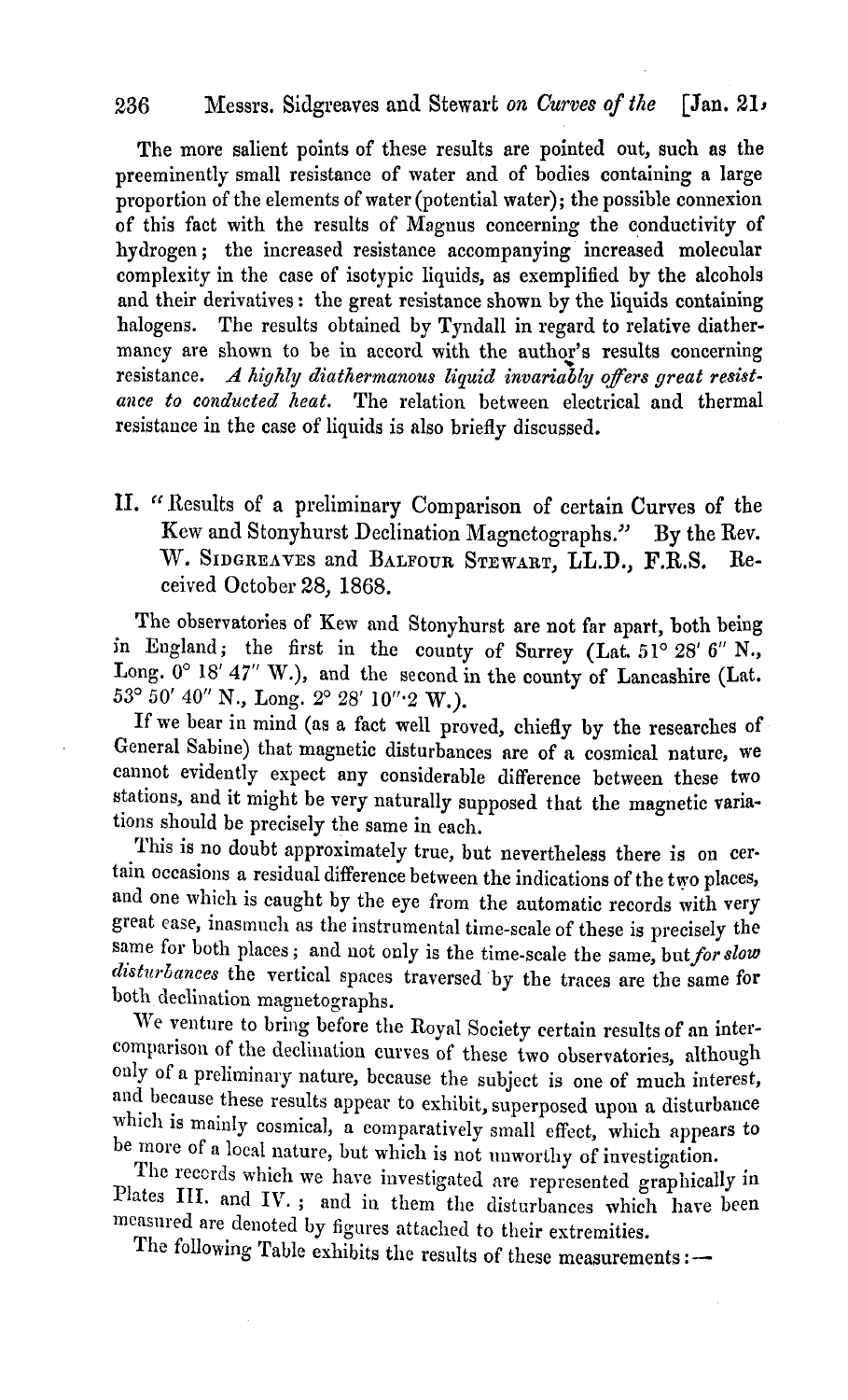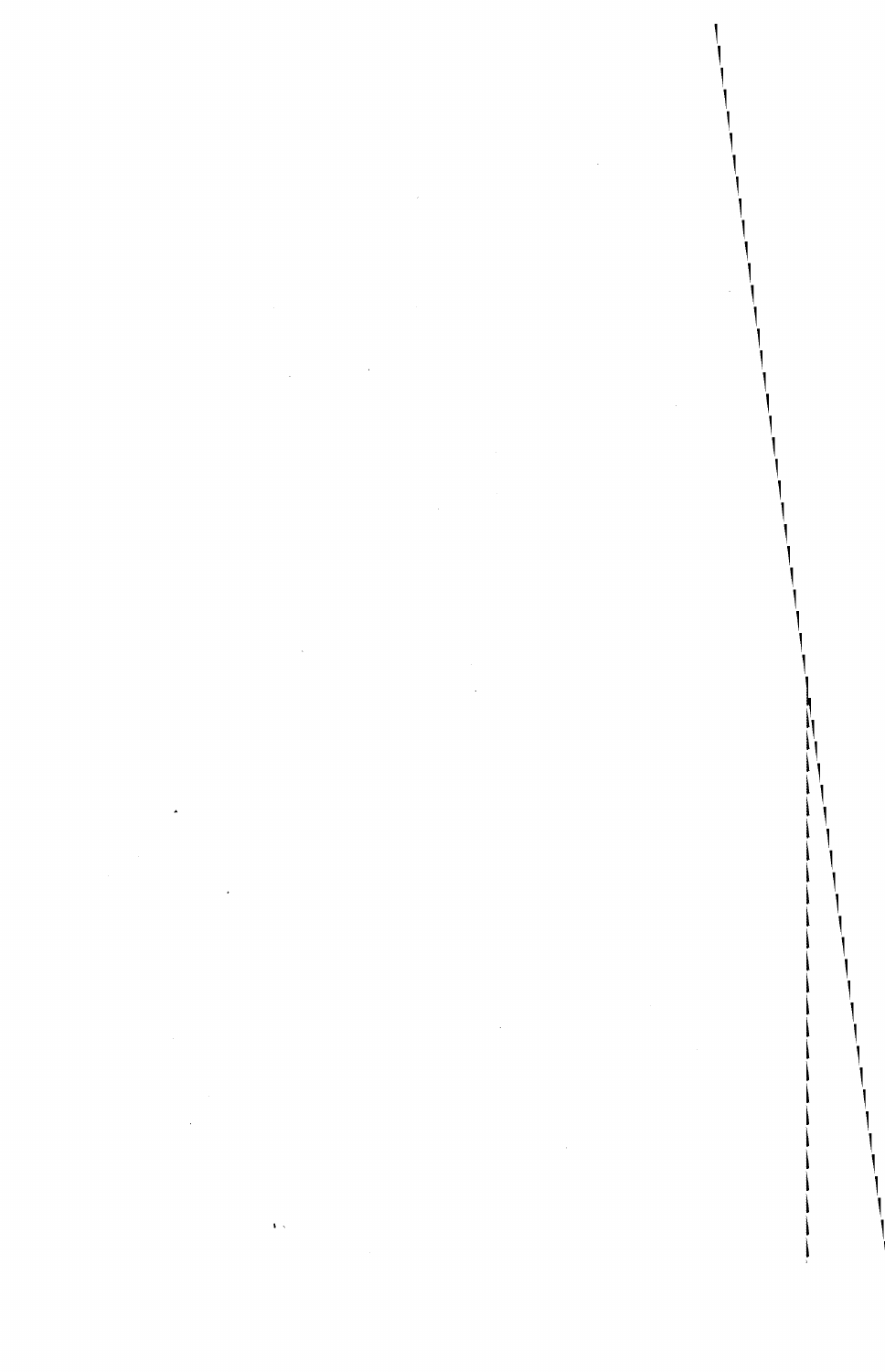Sidgreaves & Stewart. 1868.



W.H. Wesley del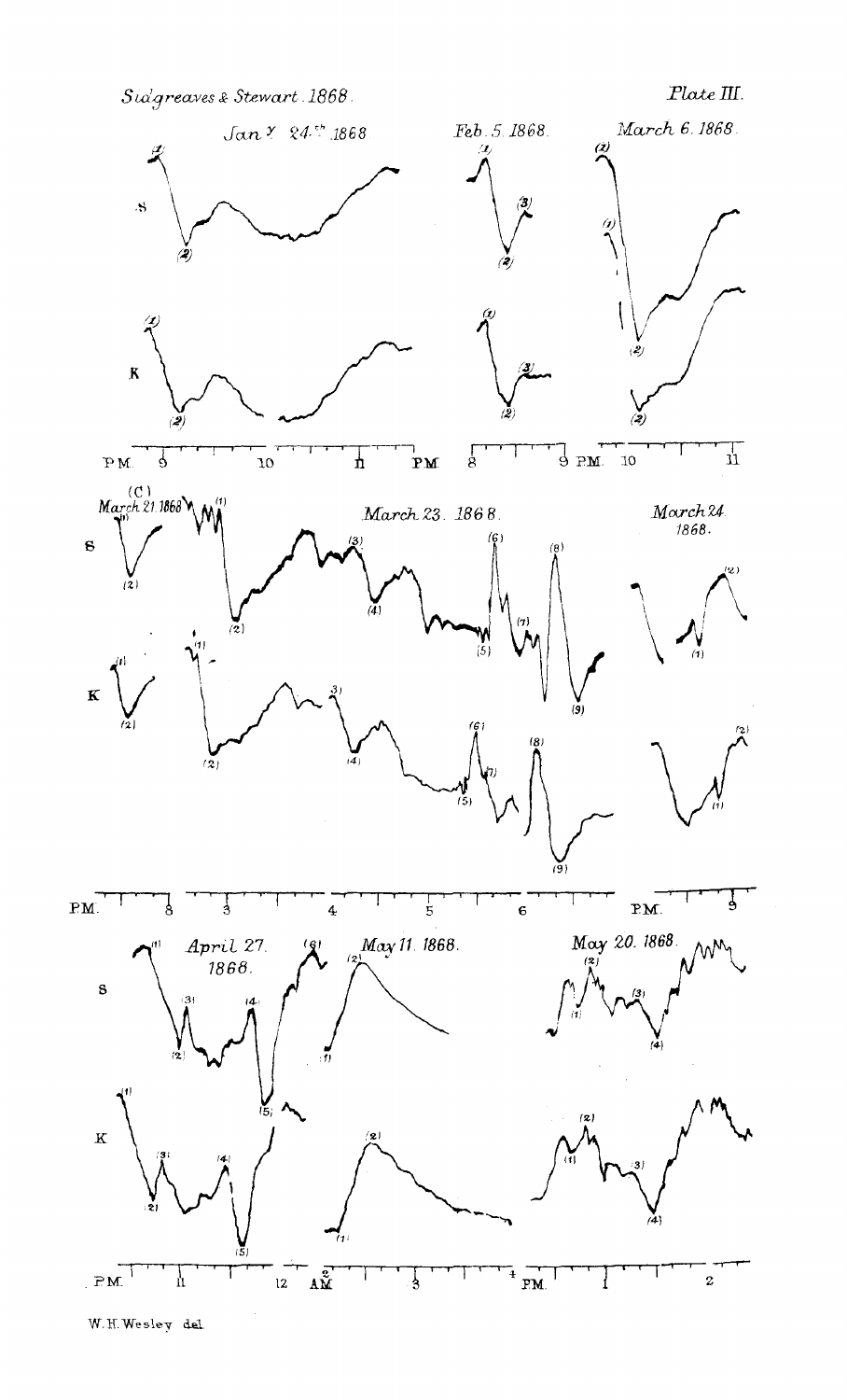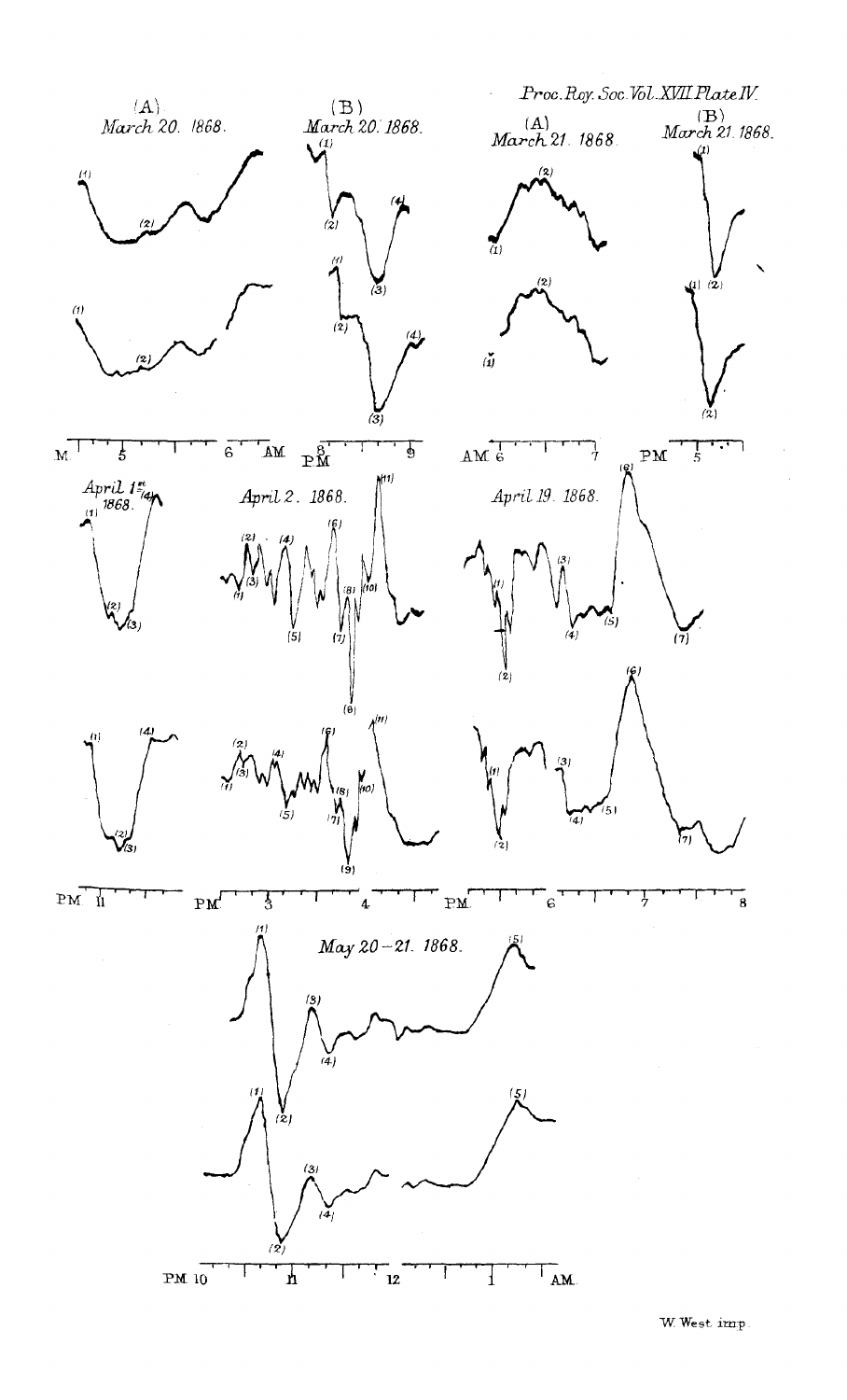$\label{eq:1} \mathcal{L} = \mathcal{L} \left( \mathcal{L} \right) \mathcal{L} \left( \mathcal{L} \right)$  $\label{eq:2} \begin{split} \frac{1}{\sqrt{2\pi}}\frac{1}{\sqrt{2\pi}}\frac{1}{\sqrt{2\pi}}\frac{1}{\sqrt{2\pi}}\frac{1}{\sqrt{2\pi}}\frac{1}{\sqrt{2\pi}}\frac{1}{\sqrt{2\pi}}\frac{1}{\sqrt{2\pi}}\frac{1}{\sqrt{2\pi}}\frac{1}{\sqrt{2\pi}}\frac{1}{\sqrt{2\pi}}\frac{1}{\sqrt{2\pi}}\frac{1}{\sqrt{2\pi}}\frac{1}{\sqrt{2\pi}}\frac{1}{\sqrt{2\pi}}\frac{1}{\sqrt{2\pi}}\frac{1}{\sqrt{2\pi}}\frac{1$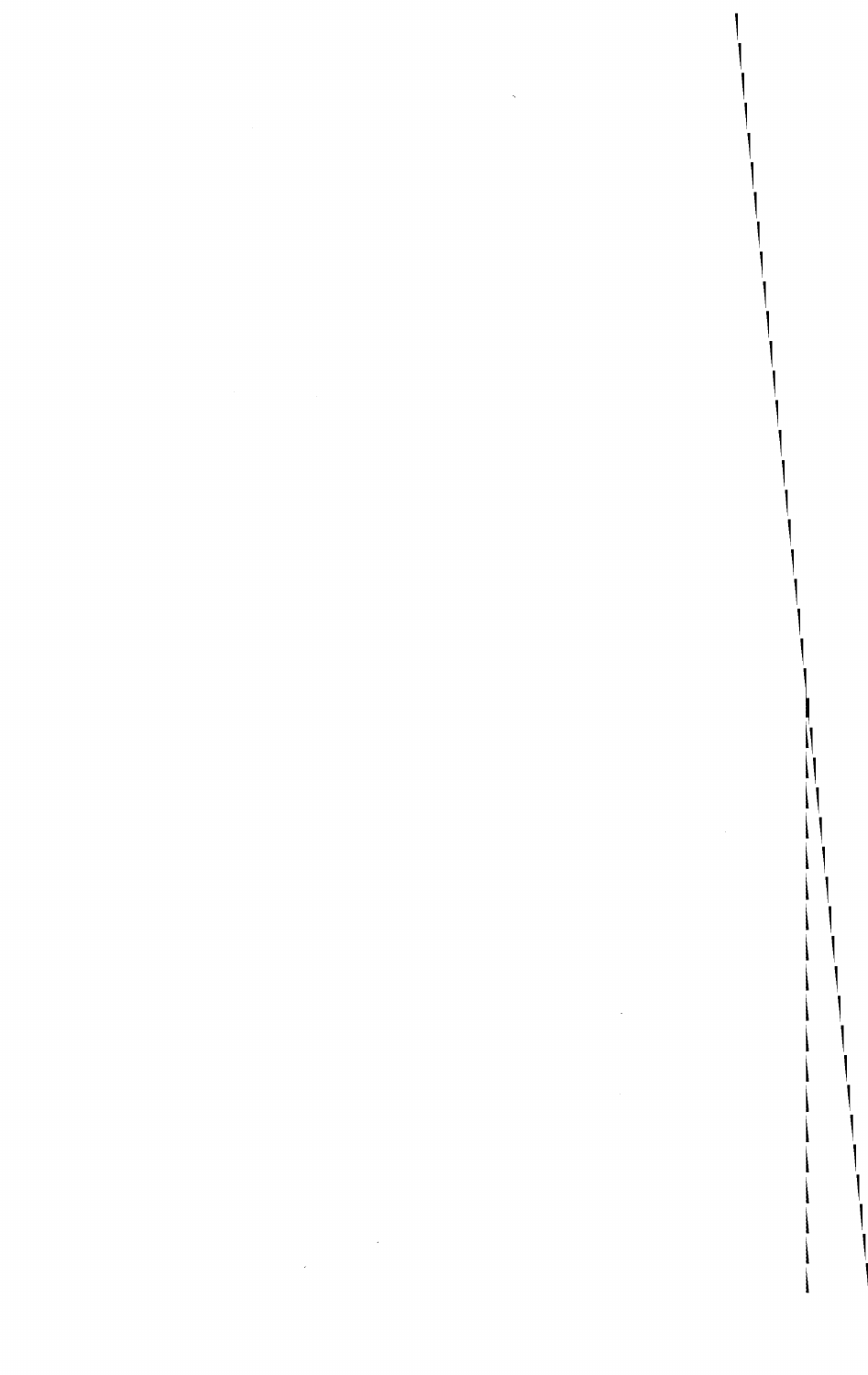| Date<br>(see Plate).                                                                                                                                                                                                                                                                          | Disturbance<br>measured.                                                                                                                                                                                                                                                                                                                                                                                                                                                                                                                                                                                                                                         | Duration.<br>in<br>minutes.                                                                                                                                                                                                              | an inch.)                                                                                                                                                                                                                      | Amount of vertical dis-<br>turbance in units of<br>scale (hundredths of                                                                                                                                                   | Abruptness repre-<br>sented by vertical<br>disturbance at Kew Kew distur-<br>in one minute.                                                                                                                                                                                                           | Stonyhurst<br>minus<br>bance.                                                                                                                                                                                                                                                                                                                                      |
|-----------------------------------------------------------------------------------------------------------------------------------------------------------------------------------------------------------------------------------------------------------------------------------------------|------------------------------------------------------------------------------------------------------------------------------------------------------------------------------------------------------------------------------------------------------------------------------------------------------------------------------------------------------------------------------------------------------------------------------------------------------------------------------------------------------------------------------------------------------------------------------------------------------------------------------------------------------------------|------------------------------------------------------------------------------------------------------------------------------------------------------------------------------------------------------------------------------------------|--------------------------------------------------------------------------------------------------------------------------------------------------------------------------------------------------------------------------------|---------------------------------------------------------------------------------------------------------------------------------------------------------------------------------------------------------------------------|-------------------------------------------------------------------------------------------------------------------------------------------------------------------------------------------------------------------------------------------------------------------------------------------------------|--------------------------------------------------------------------------------------------------------------------------------------------------------------------------------------------------------------------------------------------------------------------------------------------------------------------------------------------------------------------|
| 1868.<br>Jan. 24.<br>Feb. 5.<br>99<br>Mar. 6.<br>20(A).<br>$20(a)$ .<br>$2\overset{''}{2}(B).$<br>21(A).<br>21(c).<br>23.<br>,,<br>,,<br>,,<br>,,<br>24.<br>Apr.<br>ı.<br>,,<br>2<br>"<br>,,<br>,,<br>,,<br>,,<br>19.<br>,,<br>"<br>,,<br>27.<br>"<br>May 11.<br>20.<br>$\cdot$<br>$20 - 21.$ | $(1)$ to $(2)$<br>$(1)$ to $(2)$<br>$(2)$ to $(3)$<br>$(1)$ to $(2)$<br>to $(2)$<br>(1)<br>$(1)$ to $(2)$<br>$(3)$ to $(4)$<br>$(1)$ to $(2)$<br>$(1)$ to $(2)$<br>$(1)$ to $(2)$<br>$(1)$ to $(2)$<br>$(3)$ to $(4)$<br>(5) to (6)<br>to<br>(6)<br>(7)<br>(8)<br>to $(9)$<br>to<br>(2)<br>(1)<br>(1)<br>to<br>(2)<br>$(3)$ to $(4)$<br>(1)<br>to $(2)$<br>$\mathbf{2)}$<br>to $(3)$<br>to $(5)$<br>(4)<br>(6) to (7)<br>΄8) to (9)<br>$(10)$ to $(11)$<br>to $(2)$<br>(1)<br>$(3)$ to $(4)$<br>$(5)$ to $(6)$<br>6)<br>to $(7)$<br>(1)<br>to $(2)$<br>to $(3)$<br>$^{2)}$<br>$(4)$ to $(5)$<br>$(1)$ to $(2)$<br>$(1)$ to $(2)$<br>(3) to (4)<br>$(1)$ to $(2)$ | 14<br>12<br>17<br>17<br>long con-<br>tinued.<br>4<br>12<br>11<br>long con-<br>tinued.<br>8<br>7<br>3<br>2.5<br>10<br>12<br>11<br>10<br>4.5<br>4<br>4.5<br>4<br>4.5<br>5<br>5.5<br>5.5<br>10<br>23<br>16<br>7<br>6<br>17<br>7<br>12<br>12 | Kew.<br>52<br>51<br>18<br>107<br>30<br>30<br>40<br>71<br>41<br>30<br>61<br>doubtful.<br>32<br>30<br>70<br>40<br>57<br>63<br>21<br>11<br>30<br>45<br>43<br>39<br>35<br>27<br>74<br>94<br>63<br>22<br>52<br>53<br>20<br>22<br>90 | Stonyhurst.<br>54<br>57<br>24<br>115<br>31<br>40<br>45<br>73<br>40<br>35<br>72<br>57<br>40<br>90<br>44<br>60<br>70<br>30<br>21<br>51<br>66<br>65<br>63<br>50<br>38<br>87<br>99<br>60<br>22<br>60<br>53<br>24<br>23<br>111 | 3·7<br>4.2<br>2.6<br>6.3<br>slow and curved<br>disturbance.<br>7.5<br>3.3<br>6.4<br>slow and curved<br>disturbance.<br>3.5<br>8.7<br>10.7<br>12.0<br>7.0<br>3.3<br>5.2<br>6.3<br>4.7<br>2.8<br>6.6<br>11.2<br>9.6<br>7.8<br>6.4<br>4.9<br>7.4<br>4.1<br>4.0<br>3.1<br>8.7<br>3.1<br>2.9<br>1.8<br>7.5 | $\boldsymbol{2}$<br>┿<br>$6\phantom{1}6$<br>$+$<br>6<br>$+$<br>8<br>$+$<br>-1<br>$+$<br>$+10$<br>$+5$<br>$+2$<br>- 1<br>$+5$<br>$+11$<br>$+25$<br>$+10$<br>$+20$<br>$+4$<br>3<br>┿<br>-7<br>$\div$<br>-9<br>$+$<br>$+10$<br>$+21$<br>$+21$<br>$+22$<br>$+24$<br>$+15$<br>$+11$<br>$+13$<br>$+5$<br>3<br>-<br>$\bf{0}$<br>8<br>┿<br>0<br>4<br>$^+$<br>$+1$<br>$+21$ |
| ,,<br>,,<br>,,                                                                                                                                                                                                                                                                                | $(2)$ to $(3)$<br>(3) to (4)<br>to $(5)$<br>(4)                                                                                                                                                                                                                                                                                                                                                                                                                                                                                                                                                                                                                  | 14.<br>10<br>long con-<br>tinued.                                                                                                                                                                                                        | 40<br>20<br>65                                                                                                                                                                                                                 | 65<br>30.<br>65                                                                                                                                                                                                           | 2.9<br>2.0<br>slow and curved<br>disturbance.                                                                                                                                                                                                                                                         | $+25$<br>$+10$<br>0                                                                                                                                                                                                                                                                                                                                                |

It may be inferred from this Table that where the disturbances are slow and long continued, that is to say, where there is scarcely any abruptness, the amount of disturbance as represented by the traces is the same for both places; and this is quite confirmed by placing the curves the one over the other, when they will be found to coincide even in their most minute features.

Let us now take the excesses of Stonyhurst over Kew for the various disturbances, and endeavour to see if this element is in any way connected with the abruptness of the disturbance.

We may for convenience sake divide these excesses into four groups.